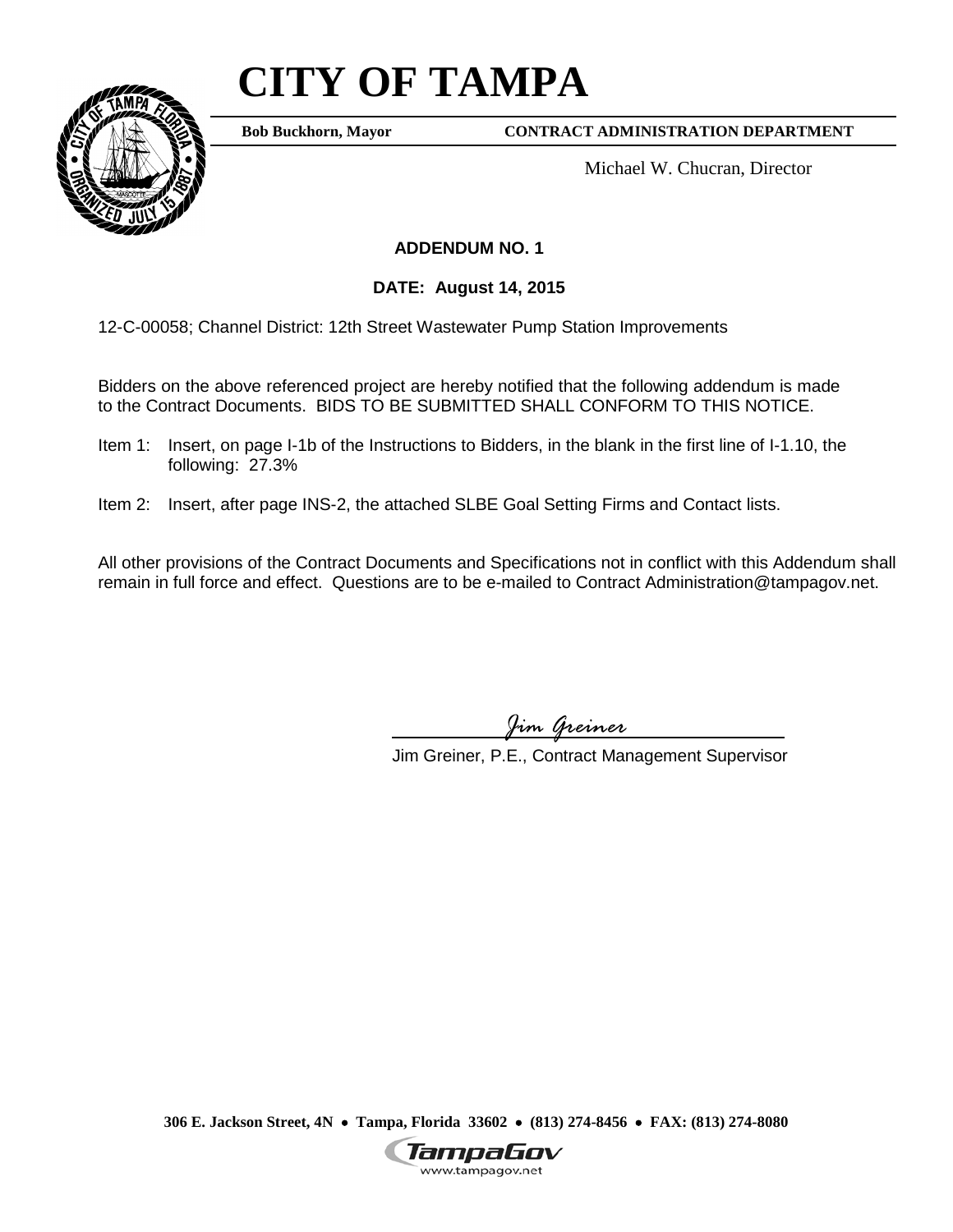## *City of Tampa MBD Office U-WMBE Goal Setting Firms Report 8/11/15*

### **CONCRETE, BRICK, MASONARY**

| <b>MIMS Construction Company</b>   |                        |                                                                                        |                                                                                                                                                                                                                                  | <b>Federal Number 59-3442318</b> |                                                                                                                                                                                                                                                                                                                                      |
|------------------------------------|------------------------|----------------------------------------------------------------------------------------|----------------------------------------------------------------------------------------------------------------------------------------------------------------------------------------------------------------------------------|----------------------------------|--------------------------------------------------------------------------------------------------------------------------------------------------------------------------------------------------------------------------------------------------------------------------------------------------------------------------------------|
| P.O. Box 681554                    |                        |                                                                                        |                                                                                                                                                                                                                                  |                                  |                                                                                                                                                                                                                                                                                                                                      |
|                                    |                        |                                                                                        |                                                                                                                                                                                                                                  |                                  |                                                                                                                                                                                                                                                                                                                                      |
|                                    |                        |                                                                                        |                                                                                                                                                                                                                                  |                                  |                                                                                                                                                                                                                                                                                                                                      |
| Paragon Building Contractors, Inc. |                        |                                                                                        |                                                                                                                                                                                                                                  | Federal Number 59-2464751        |                                                                                                                                                                                                                                                                                                                                      |
| 1201 W. Waters Ave.                |                        |                                                                                        |                                                                                                                                                                                                                                  |                                  |                                                                                                                                                                                                                                                                                                                                      |
| Tampa, FL 33604                    |                        |                                                                                        |                                                                                                                                                                                                                                  |                                  |                                                                                                                                                                                                                                                                                                                                      |
|                                    |                        |                                                                                        |                                                                                                                                                                                                                                  |                                  |                                                                                                                                                                                                                                                                                                                                      |
| <b>Horus Construction Services</b> |                        |                                                                                        |                                                                                                                                                                                                                                  | Federal Number 59-3675651        |                                                                                                                                                                                                                                                                                                                                      |
| P.O. Box 10667                     |                        |                                                                                        |                                                                                                                                                                                                                                  |                                  |                                                                                                                                                                                                                                                                                                                                      |
| St. Petersburg, FL 33733           |                        |                                                                                        |                                                                                                                                                                                                                                  |                                  |                                                                                                                                                                                                                                                                                                                                      |
| horuscons1@juno.com                |                        |                                                                                        |                                                                                                                                                                                                                                  |                                  |                                                                                                                                                                                                                                                                                                                                      |
|                                    |                        |                                                                                        |                                                                                                                                                                                                                                  | Federal Number 45-4149326        |                                                                                                                                                                                                                                                                                                                                      |
| P.O. Box 4475                      |                        |                                                                                        |                                                                                                                                                                                                                                  |                                  |                                                                                                                                                                                                                                                                                                                                      |
| Winter Park, FL 32793              |                        |                                                                                        |                                                                                                                                                                                                                                  |                                  |                                                                                                                                                                                                                                                                                                                                      |
| excel4llc@yahoo.com                |                        |                                                                                        |                                                                                                                                                                                                                                  |                                  |                                                                                                                                                                                                                                                                                                                                      |
|                                    |                        |                                                                                        |                                                                                                                                                                                                                                  |                                  |                                                                                                                                                                                                                                                                                                                                      |
| <b>Mason Global LLC</b>            |                        |                                                                                        |                                                                                                                                                                                                                                  | Federal Number 47-1844251        |                                                                                                                                                                                                                                                                                                                                      |
| 6133 Lanshire Dr                   |                        |                                                                                        |                                                                                                                                                                                                                                  |                                  |                                                                                                                                                                                                                                                                                                                                      |
| Tampa, FL 33634                    |                        |                                                                                        |                                                                                                                                                                                                                                  |                                  |                                                                                                                                                                                                                                                                                                                                      |
| alan@masongloballlc.com            |                        |                                                                                        |                                                                                                                                                                                                                                  |                                  |                                                                                                                                                                                                                                                                                                                                      |
|                                    | Orlando, FL 32868-1554 | lynn@mimsconstruction.com<br>paragonb@tampabay.rr.com<br>jamie@acclaimservicegroup.com | <b>Phone</b> (407) 298-6936<br>Fax (407) 290-1217<br><b>Phone</b> (813) 935-1600<br>Fax (813) 932-1108<br><b>Phone</b> (727) 898-6877<br>Fax (727) 898-6896<br><b>Phone</b> (407) 480-8976<br>Fax<br>Phone (813) 323-3648<br>Fax |                                  | <b>Minority</b> African American<br><b>Contact</b> Lyndell Mims<br><b>Minority</b> African American<br><b>Contact Al Davis</b><br><b>Minority</b> African American<br>Contact James Graham, Jr.<br><b>Minority</b> African American<br><b>Contact</b> Cleo Davis<br><b>Minority</b> African American<br><b>Contact</b> Alan Robinson |

Ft. Lauderdale, FL 33310-5003 **Fax** (954) 938-9272 **Contact** Winston Brown

**E-mail** winston@brownandbrownelectric.com

**Brown & Brown Electric, Inc. Federal Number** 59-2283934 6555 N.W. 9th Ave. S-205 **Phone** (954) 938-8986 **Minority** African American

*Tuesday, August 11, 2015 Page 1 of 2*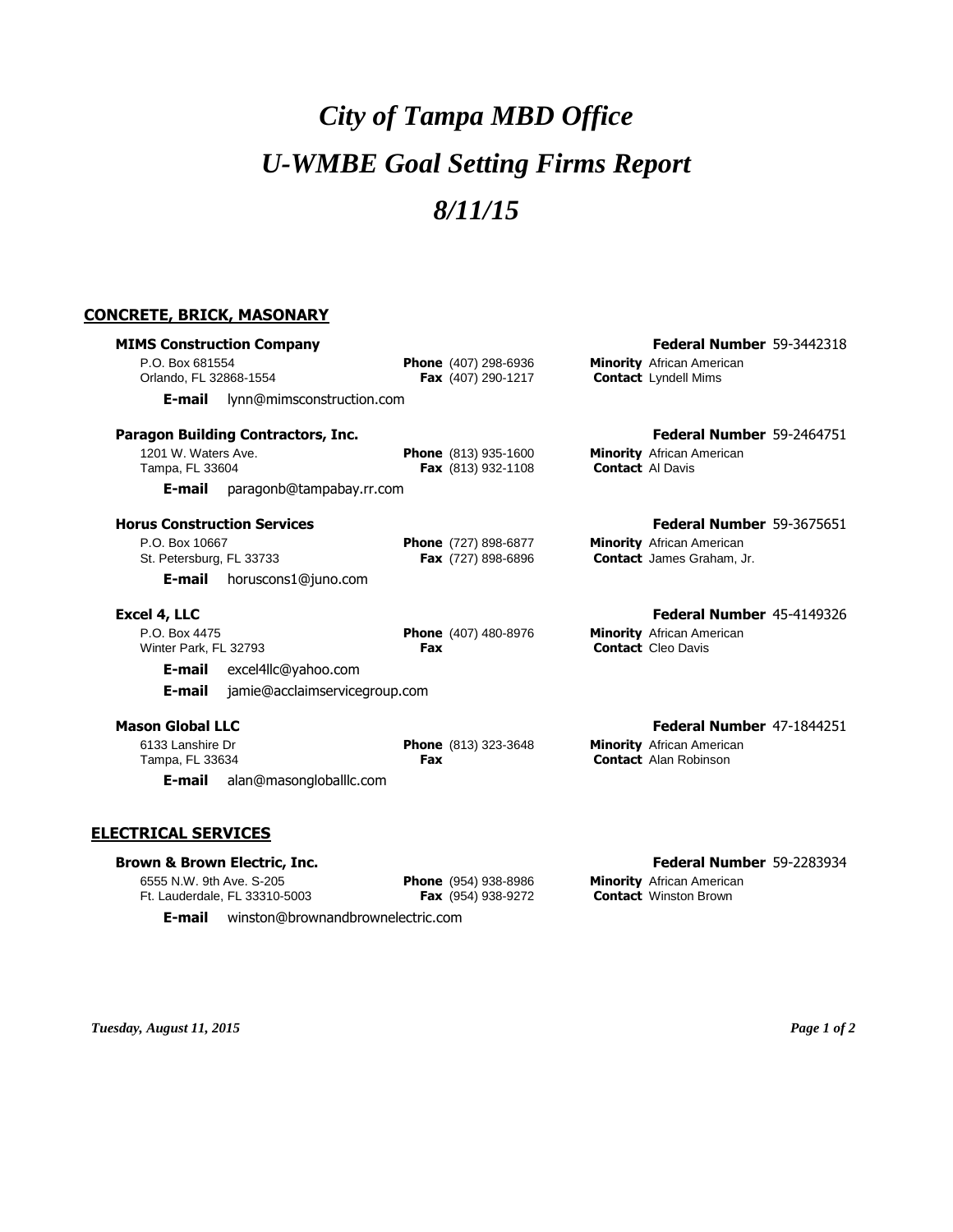## *City of Tampa MBD Office U-WMBE Goal Setting Firms Report 8/11/15*

### **ELECTRICAL SERVICES**

P.O. Box 52292 **Phone** (904) 356-1274 **Minority** African American Jacksonville, FL 32201-2292 **Fax** (904) 356-1374 **Contact** Sedley Huey **E-mail** acktelel@bellsouth.net

**Acktel Electric Company, Inc. Federal Number** 59-3579225

### **All-In-One Electric, Inc. Federal Number** 04-3689273

1201 W Waters Ave. **Phone** (813) 849-6331 **Minority** African American Tampa, FL 33604 **Fax** (813) 514-0473 **Contact** Rodney Jones **E-mail** allinoneelectric@msn.com

281 E C St. **Phone** (386) 789-2672 **Minority** African American **E-mail** matize@my-es.com

### **MDH Enterprises, Inc. Federal Number** 55-0849332

**Fax** (866) 681-5026 **Contact** Matize Hoskins

*Tuesday, August 11, 2015 Page 2 of 2*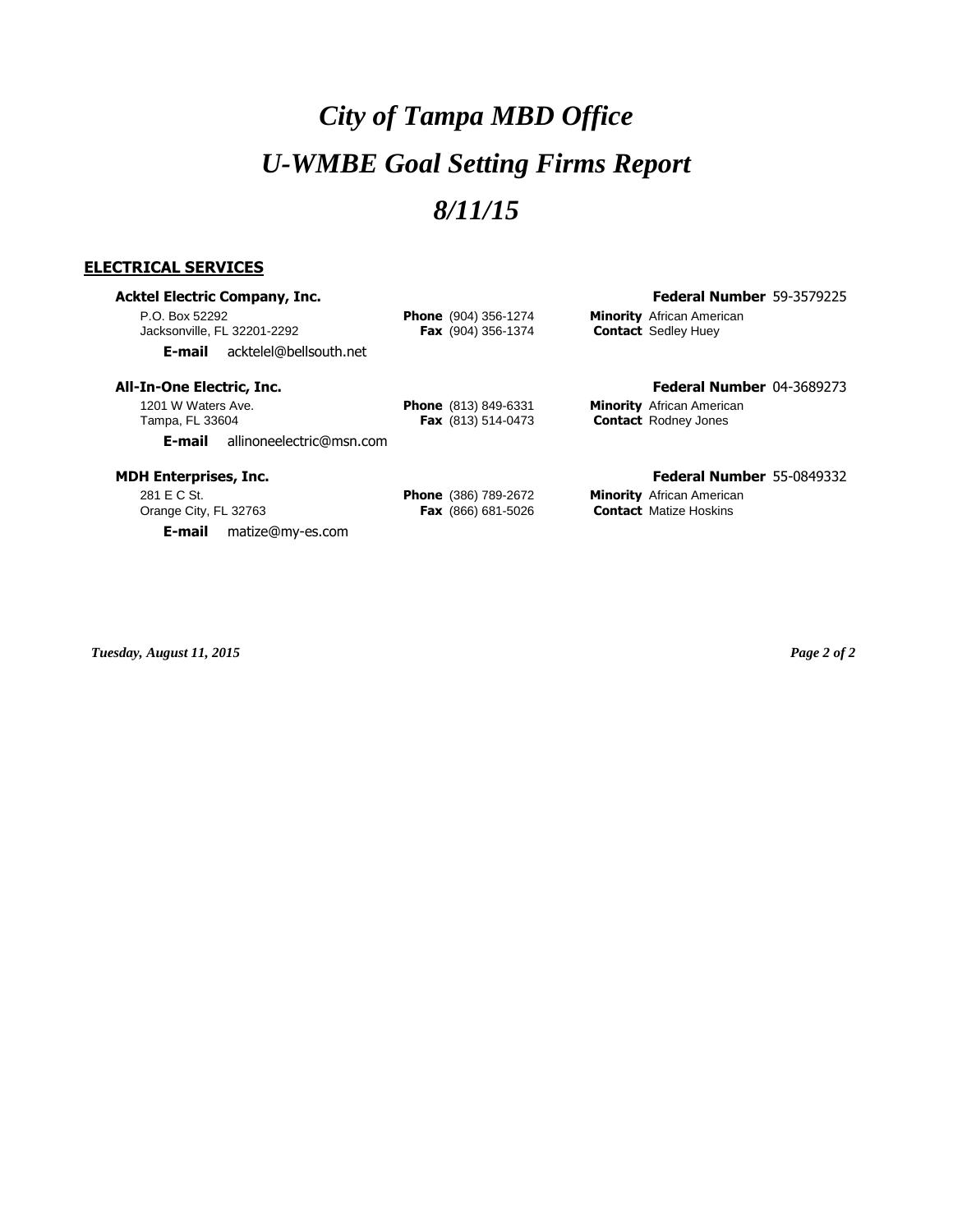|                                                      | as of 8/11/2015                     |                                |
|------------------------------------------------------|-------------------------------------|--------------------------------|
| <b>CONCRETE, BRICK, MASONARY</b>                     |                                     |                                |
| <b>Castco Construction, Inc.</b>                     |                                     | Federal Number 59-2548614      |
| 9001 126th Ave. North                                | <b>Phone</b> (727) 585-4714         | <b>Minority Small Business</b> |
| Largo, FL 33773                                      | Fax (727) 585-5091                  | <b>Contact Israel Castro</b>   |
|                                                      | E-mail<br>cconstr@tampabay.rr.com   |                                |
| <b>Parking Lot Striping Service</b>                  |                                     | Federal Number 59-1522393      |
| P.O. Box 11005                                       | Phone (813) 623-1454                | <b>Minority</b> Small Business |
| Tampa, FL 33680                                      | Fax (813) 664-0140                  | <b>Contact Fernando Llop</b>   |
|                                                      | E-mail<br>lindaplss@aol.com         |                                |
| Tampa Bay Construction & Engineering, Inc.           |                                     | Federal Number 59-3713572      |
| 10503 Palm Cove Ave                                  | Phone (813) 984-9898                | <b>Minority Small Business</b> |
| Tampa, FL 33647                                      | Fax (813) 907-0980                  | <b>Contact Ahmad Erchid</b>    |
|                                                      | E-mail<br>aerchid@tbcei.com         |                                |
| <b>Velez Concrete Construction, Inc.</b>             |                                     | Federal Number 83-0373603      |
| 3926 E. Eden Roc Circle                              | <b>Phone</b> (813) 493-4762         | <b>Minority</b> Small Business |
| Tampa, FL 33634                                      | Fax (813) 882-3455                  | <b>Contact John Velez</b>      |
|                                                      | E-mail<br>velezconcrete99@gmail.com |                                |
| <b>JNandlal Maintenance Services of Brandon, LLC</b> |                                     | Federal Number 76-0821164      |
| 3008 King Phillip Way                                | Phone (813) 679-7769                | <b>Minority Small Business</b> |
| Sefner, FL 33584                                     | Fax (813) 654-7675                  | <b>Contact James Nandlal</b>   |
|                                                      | E-mail<br>JamesNandlal@msn.com      |                                |
| <b>Velocity Construction, Inc.</b>                   |                                     | Federal Number 74-3082984      |
| 1320 E. 137th Ave                                    | Phone (813) 624-2117                | <b>Minority</b> Small Business |
| Tampa, FL 33613                                      | Fax (800) 807-0314                  | <b>Contact William Connor</b>  |
|                                                      | E-mail<br>bconnor@tampabay.rr.com   |                                |
| <b>Kilgore Construction, LLC</b>                     |                                     | Federal Number 26-3771464      |
| 11697 Walsingham Rd.                                 | Phone (727) 755-2294                | <b>Minority</b> Small Business |
|                                                      | Fax (727) 581-5724                  | <b>Contact Harold Kilgore</b>  |
| Largo, FL 33778                                      |                                     |                                |

*City of Tampa MBD Office*

TAMPA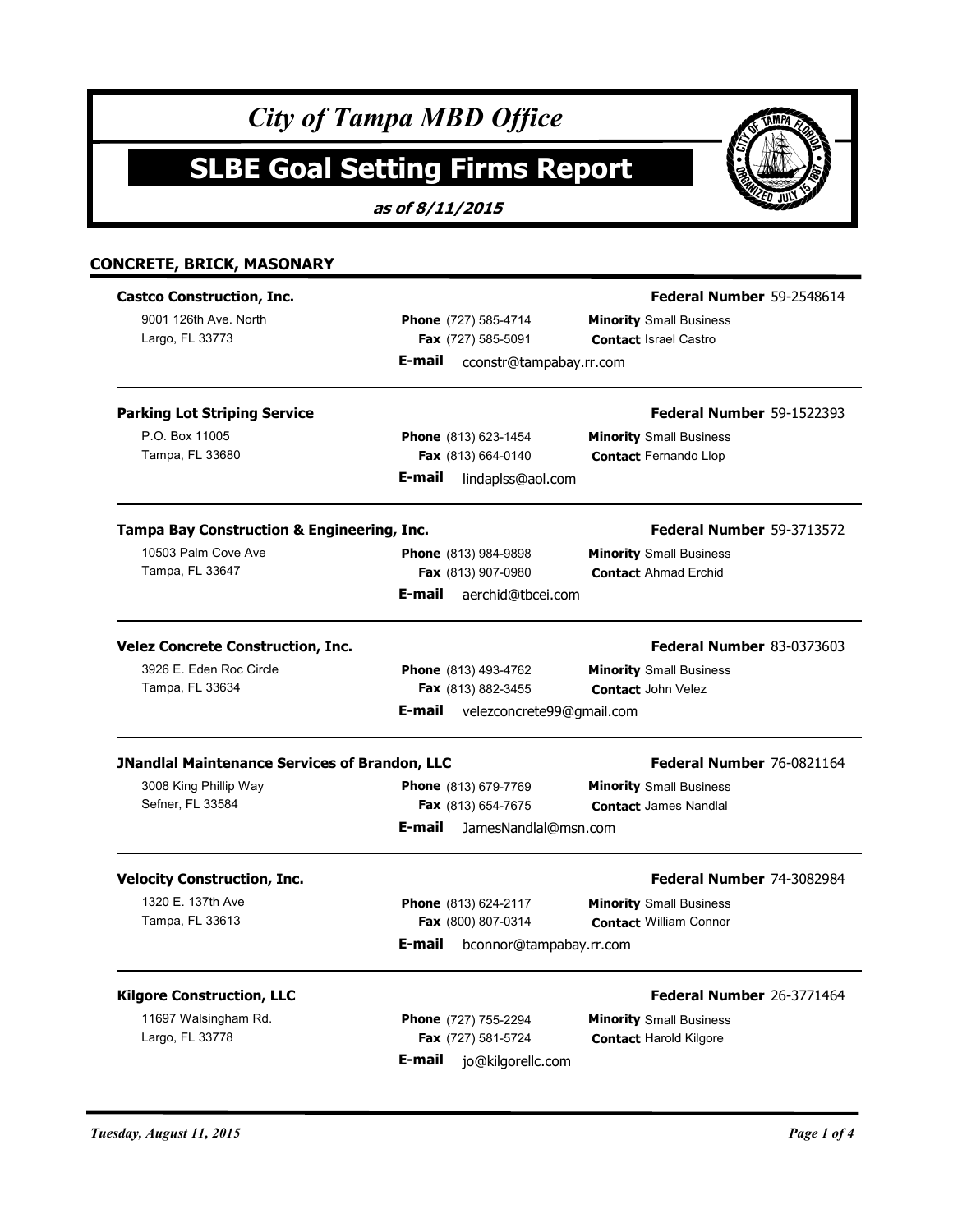| <b>ECTRICAL SERVICES</b>                         |                                        |                                                                     |  |  |  |  |  |  |
|--------------------------------------------------|----------------------------------------|---------------------------------------------------------------------|--|--|--|--|--|--|
| Apollo Construction & Engineering Services, Inc. |                                        | Federal Number 59-2811166                                           |  |  |  |  |  |  |
| P.O. Box 5848                                    | Phone (813) 645-4926                   | <b>Minority Small Business</b>                                      |  |  |  |  |  |  |
| Sun City Center, FL 33571-5848                   | Fax (813) 645-3351<br>E-mail           | <b>Contact Thomas Kamprath</b><br>tkamprath@apollo-construction.com |  |  |  |  |  |  |
| <b>Gaylord / Miller Electric Corp</b>            |                                        | Federal Number 59-1631953                                           |  |  |  |  |  |  |
| 602 North Oregon Avenue                          | Phone (813) 254-4681                   | <b>Minority</b> Small Business                                      |  |  |  |  |  |  |
| Tampa, FL 33606                                  | Fax (813) 254-9473                     | <b>Contact</b> James A. Tepper                                      |  |  |  |  |  |  |
|                                                  | E-mail<br>james.gmelectric@verizon.net |                                                                     |  |  |  |  |  |  |
| All-In-One Electric, Inc.                        |                                        | Federal Number 04-3689273                                           |  |  |  |  |  |  |
| 1201 W Waters Ave.                               | Phone (813) 849-6331                   | <b>Minority</b> Small Business                                      |  |  |  |  |  |  |
| Tampa, FL 33604                                  | Fax (813) 514-0473                     | <b>Contact Rodney Jones</b>                                         |  |  |  |  |  |  |
|                                                  | E-mail<br>allinoneelectric@msn.com     |                                                                     |  |  |  |  |  |  |
| <b>Mandy Electric, Inc.</b>                      |                                        | Federal Number 59-2914874                                           |  |  |  |  |  |  |
| 9353 E. Fowler Ave.                              | Phone (813) 264-9234                   | <b>Minority</b> Small Business                                      |  |  |  |  |  |  |
| Thonotosassa, FL 33592                           | Fax (813) 333-9701                     | <b>Contact</b> Armando Hernandez                                    |  |  |  |  |  |  |
|                                                  | E-mail                                 | Ihernandez@mandyselectric.com                                       |  |  |  |  |  |  |
| <b>Crevello Electric, Inc.</b>                   |                                        | Federal Number 59-3559003                                           |  |  |  |  |  |  |
| 3305 N. Stanley Rd.                              | Phone (813) 986-6106                   | <b>Minority Small Business</b>                                      |  |  |  |  |  |  |
| Plant City, FL 33565                             | Fax (813) 986-9633                     | <b>Contact Bill Crevello</b>                                        |  |  |  |  |  |  |
|                                                  | E-mail<br>crevelloelectric@gmail.com   |                                                                     |  |  |  |  |  |  |

### **Acclaim Service Group, Inc.**

New Port Richey, FL 34655

**Phone** (727) 848-3200 **Fax** (727) 848-3211

*City of Tampa MBD Office*

**SLBE Goal Setting Firms Report**

**as of 8/11/2015**

**Federal Number** 36-4668231

**AMPA** 

**Contact** Jamie Jones

**E-mail** jamie@acclaimservicegroup.com

## **CONCRETE, BRICK, MASONARY**

1324 Seven Springs Blvd., #325

**Minority** Small Business

### ELECT

### *Tuesday, August 11, 2015 Page 2 of 4*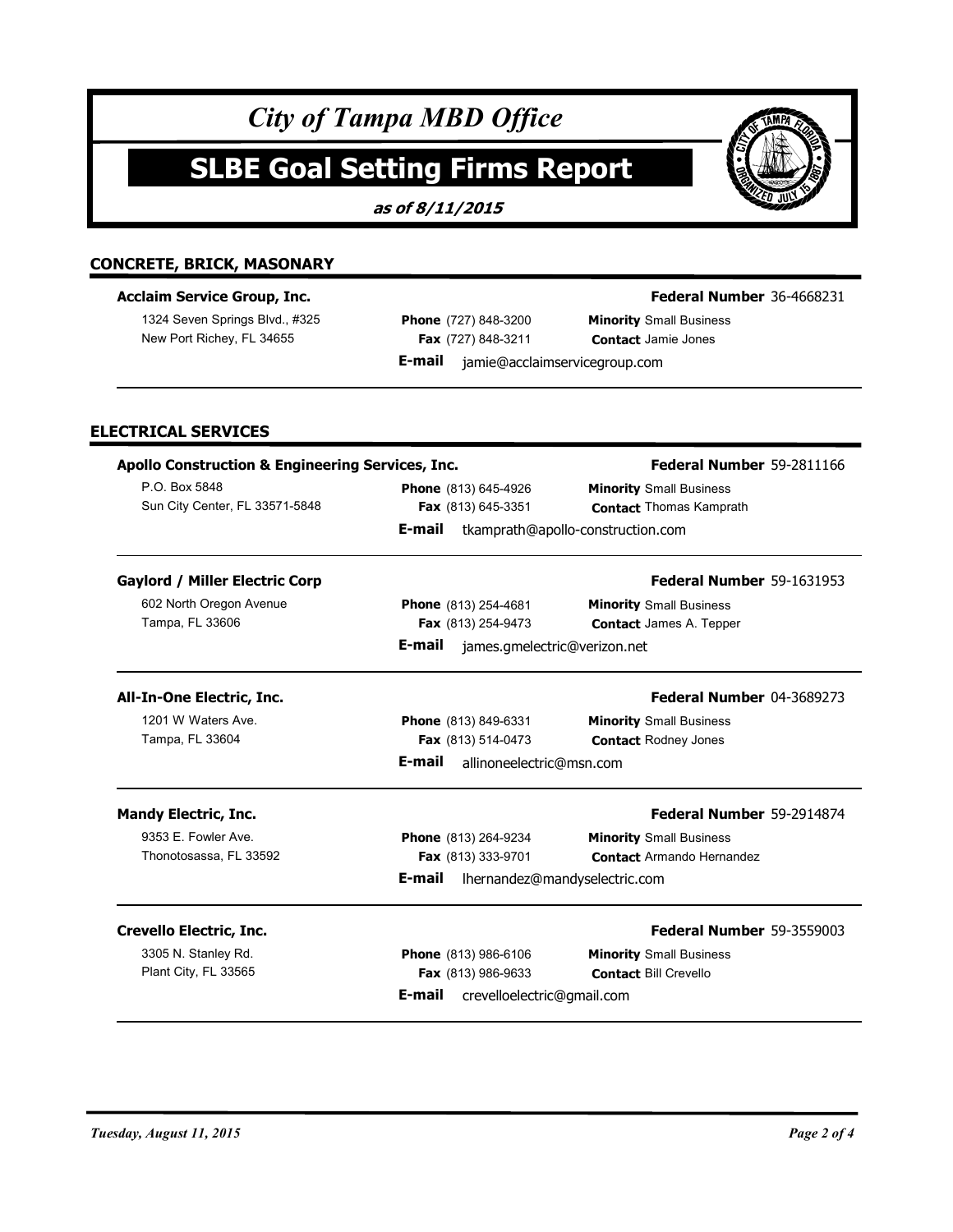| <b>SLBE Goal Setting Firms Report</b><br>as of 8/11/2015                               |                                                                                    |                                                                   |  |  |  |  |  |  |
|----------------------------------------------------------------------------------------|------------------------------------------------------------------------------------|-------------------------------------------------------------------|--|--|--|--|--|--|
|                                                                                        |                                                                                    |                                                                   |  |  |  |  |  |  |
| <b>ELECTRICAL SERVICES</b><br><b>Best Price Electric Service, LLC</b><br>P.O. Box 6516 | Phone (813) 927-1668                                                               | Federal Number 27-1211988<br><b>Minority</b> Small Business       |  |  |  |  |  |  |
| Seffner, FL 33583                                                                      | Fax (813) 409-3154<br>E-mail                                                       | <b>Contact Frank Fleites</b><br>BestPriceElectricServ@hotmail.com |  |  |  |  |  |  |
| <b>Manatee Electric, Inc.</b>                                                          |                                                                                    | Federal Number 59-3454485                                         |  |  |  |  |  |  |
| 845 Thompson Road<br>Lithia, FL FI                                                     | Phone (813) 645-7000<br>Fax (813) 654-7568                                         | <b>Minority</b> Small Business<br><b>Contact John Babuka</b>      |  |  |  |  |  |  |
|                                                                                        | E-mail<br>john@reliableelectricusa.com                                             |                                                                   |  |  |  |  |  |  |
| <b>Aguila Electrical Services, Inc.</b>                                                |                                                                                    | Federal Number 20-0818128                                         |  |  |  |  |  |  |
| 5708 N 56TH ST<br>Tampa, FL 33610                                                      | Phone (813) 368-9323<br>Fax (813) 884-4092<br>E-mail<br>sales@aguilaelectrical.com | <b>Minority</b> Small Business<br><b>Contact Jael Aguila</b>      |  |  |  |  |  |  |
| A American Electrical Contractor, Inc.                                                 |                                                                                    | <b>Federal Number 59-2603773</b>                                  |  |  |  |  |  |  |
| 9170 126th Avenue N<br>Largo, FL 33773                                                 | Phone (727) 588-0126<br>Fax (727) 588-9170<br>E-mail<br>mark.aaec@yahoo.com        | <b>Minority Small Business</b><br><b>Contact Mark Comerford</b>   |  |  |  |  |  |  |
| <b>Rhythms Electric Corporation</b>                                                    |                                                                                    | Federal Number 27-3150153                                         |  |  |  |  |  |  |
| 433 37th Ave NE<br>St. Petersburg, FL 33704                                            | Phone (727) 460-8779<br><b>Fax</b><br>E-mail<br>rhythmselectric@me.com             | <b>Minority</b> Small Business<br><b>Contact Mathew Krchmar</b>   |  |  |  |  |  |  |
| <b>TAMCO Electric, Inc.</b>                                                            |                                                                                    | Federal Number 59-1396630                                         |  |  |  |  |  |  |
| 4022 W South Avenue<br>Tampa, FL 33614                                                 | Phone (813) 986-3472<br>Fax (813) 986-5979<br>E-mail<br>atrujill@tampabay.rr.com   | <b>Minority</b> Small Business<br><b>Contact Steven Moates</b>    |  |  |  |  |  |  |

*City of Tampa MBD Office*

NE TAMPA RE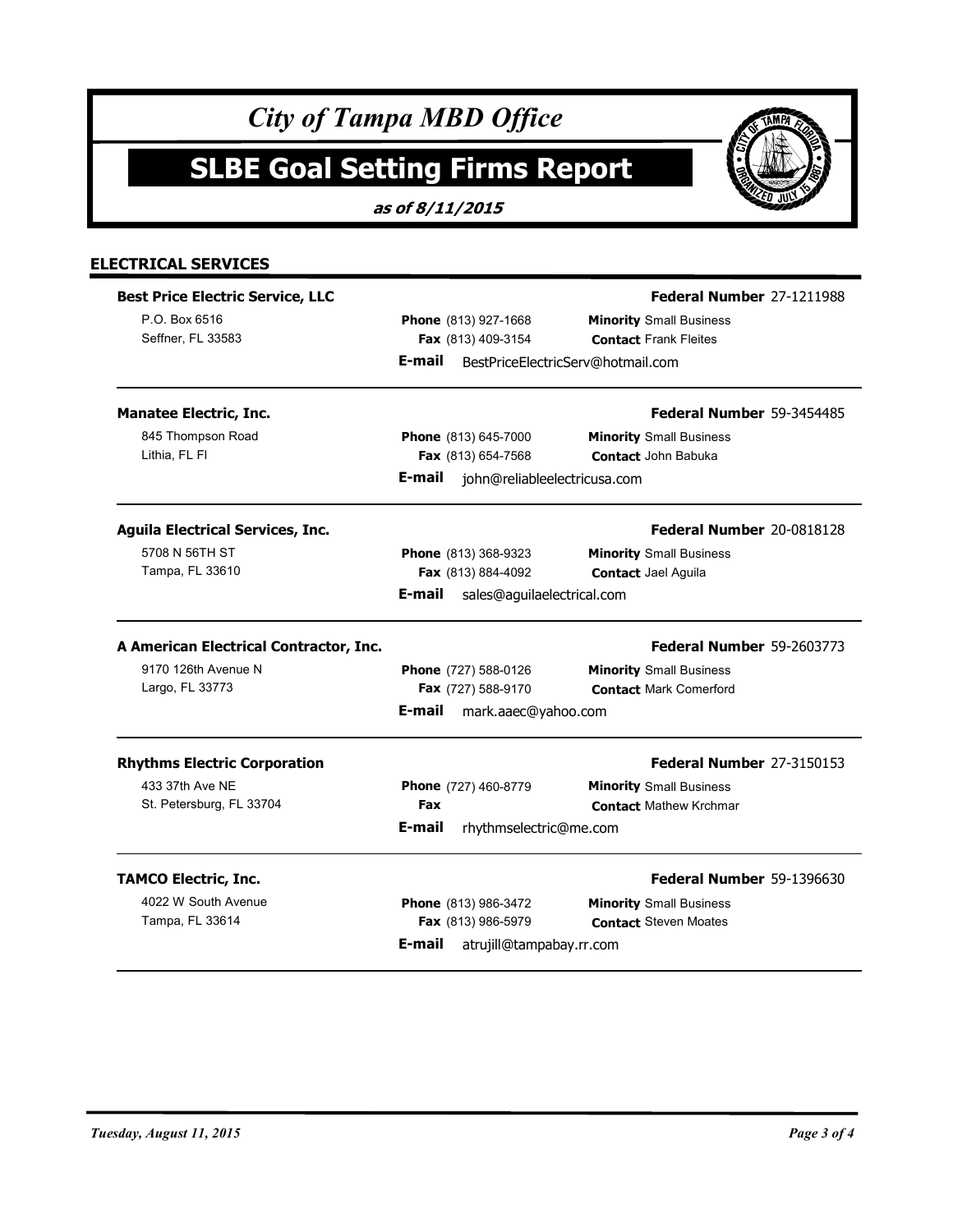

**SLBE Contract Goal** 

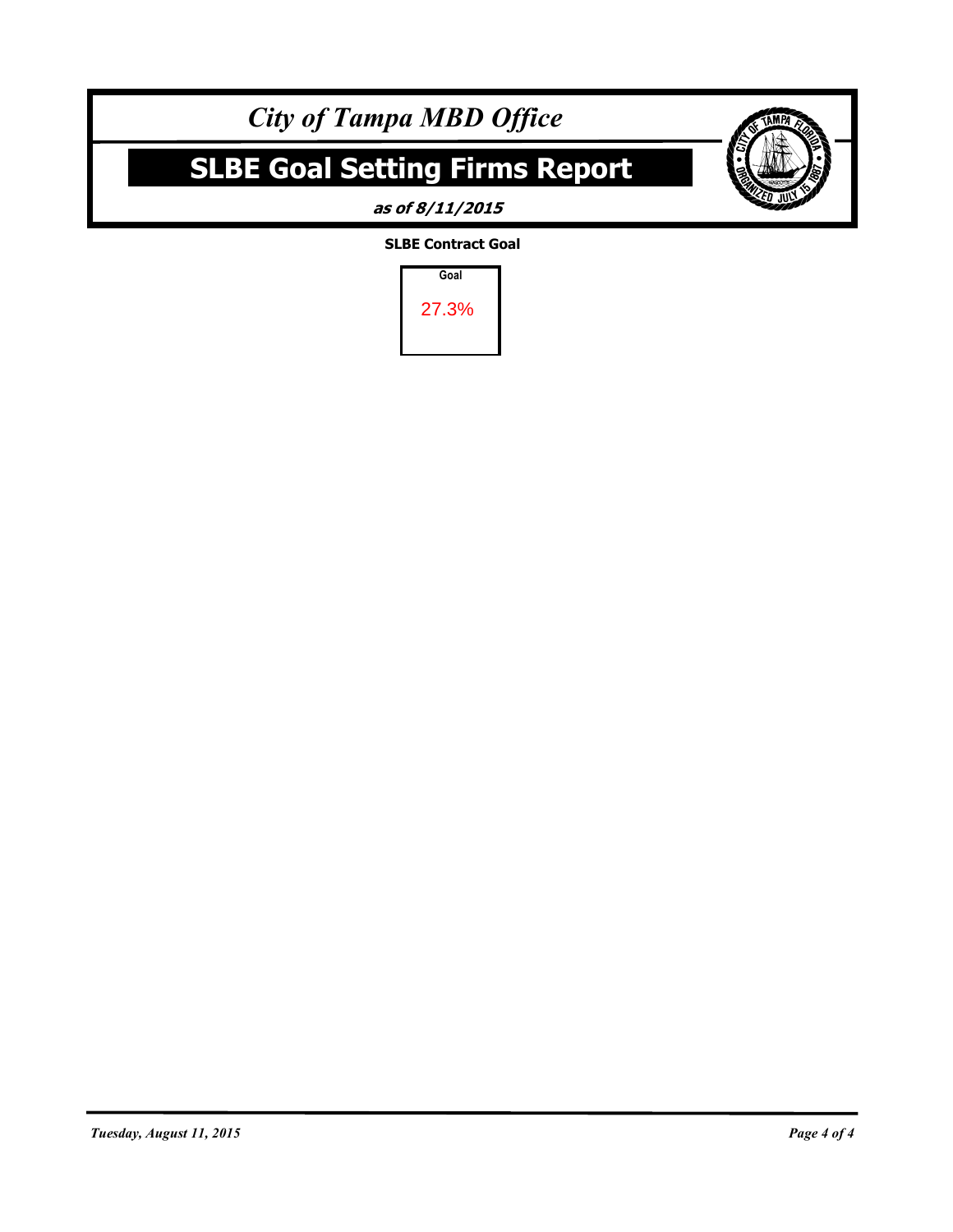### **Subcontract Goal Contact List: SLBEs and Underutilized WMBEs (\*\*The Underutilized WMBE Industry Category for Subcontracts is Construction - BBE Certified)**

**Project 12-C-00058 (Channel District - 12th St. WW Pump Station Improvements)**

| # Of         |                                   | <b>Federal</b>  |                                     | <b>Phone</b>   | <b>SLBE/WMBE</b>                 |                                                |                |                       |                                         |
|--------------|-----------------------------------|-----------------|-------------------------------------|----------------|----------------------------------|------------------------------------------------|----------------|-----------------------|-----------------------------------------|
| <b>Firms</b> | <b>Company Name</b>               | <b>Number</b>   | <b>Address</b>                      | <b>Number</b>  | <b>CLASS</b>                     | City, State, Zip Code   Fax Number             |                | <b>Contact Name</b>   | <b>Contact Email</b>                    |
|              | A American Electrical Contractor, |                 |                                     |                |                                  |                                                |                |                       |                                         |
|              | Inc.                              |                 | 59-2603773 9170 126th Avenue N      | (727) 588-0126 |                                  | Small Business   Largo, FL 33773               | (727) 588-9170 | <b>Mark Comerford</b> | mark.aaec@yahoo.com                     |
|              |                                   |                 | 1324 Seven Springs Blvd.,           |                |                                  |                                                |                |                       | jamie@acclaimservicegroup.              |
|              | Acclaim Service Group, Inc.       | 36-4668231 #325 |                                     | (727) 848-3200 |                                  | Small Business New Port Richey, FL 34655       | (727) 848-3211 | Jamie Jones           | com                                     |
| 3            | Acktel Electric Company, Inc.     |                 | 59-3579225 P.O. Box 52292           | (904) 356-1274 | African<br>American              | Jacksonville, FL 32201-<br>2292                | (904) 356-1374 | Sedley Huey           | acktelel@bellsouth.net                  |
| 4            | Aquila Electrical Services, Inc.  |                 | 20-0818128 5708 N 56TH ST           | (813) 368-9323 | <b>Small Business</b>            | Tampa, FL 33610                                | (813) 884-4092 | Jael Aguila           | sales@aguilaelectrical.com              |
| 5            | All-In-One Electric, Inc.         |                 | 04-3689273  1201 W Waters Ave.      | (813) 849-6331 | <b>SLBE/BBE</b>                  | Tampa, FL 33604                                | (813) 514-0473 | Rodney Jones          | allinoneelectric@msn.com                |
|              | Apollo Construction & Engineering |                 |                                     |                |                                  | Sun City Center, FL 33571-                     |                |                       | tkamprath@apollo-                       |
| 6            | Services, Inc.                    |                 | 59-2811166 P.O. Box 5848            | (813) 645-4926 | <b>Small Business</b>            | 5848                                           | (813) 645-3351 | Thomas Kamprath       | construction.com                        |
|              |                                   |                 |                                     |                |                                  |                                                |                |                       | BestPriceElectricServ@hotma             |
|              | Best Price Electric Service, LLC  |                 | 27-1211988 P.O. Box 6516            | (813) 927-1668 | <b>Small Business</b><br>African | Seffner, FL 33583<br>Ft. Lauderdale, FL 33310- | (813) 409-3154 | <b>Frank Fleites</b>  | il.com<br>winston@brownandbrownele      |
| 8            | Brown & Brown Electric, Inc.      |                 | 59-2283934 6555 N.W. 9th Ave. S-205 | (954) 938-8986 | American                         | 5003                                           | (954) 938-9272 | <b>Winston Brown</b>  | ctric.com                               |
| 9            | Castco Construction, Inc.         |                 | 59-2548614 9001 126th Ave. North    | (727) 585-4714 |                                  | Small Business   Largo, FL 33773               | (727) 585-5091 | <b>Israel Castro</b>  | cconstr@tampabay.rr.com                 |
|              |                                   |                 |                                     |                |                                  |                                                |                |                       |                                         |
| 10           | Crevello Electric, Inc.           |                 | 59-3559003 3305 N. Stanley Rd.      | (813) 986-6106 |                                  | Small Business   Plant City, FL 33565          | (813) 986-9633 | <b>Bill Crevello</b>  | crevelloelectric@gmail.com              |
|              |                                   |                 |                                     |                | African                          |                                                |                |                       |                                         |
| 11           | Excel 4, LLC                      |                 | 45-4149326 P.O. Box 4475            | (407) 480-8976 | American                         | Winter Park, FL 32793                          |                | Cleo Davis            | excel4llc@yahoo.com                     |
| 12           | Gaylord / Miller Electric Corp    |                 | 59-1631953 602 North Oregon Avenue  |                | <b>Small Business</b>            | Tampa, FL 33606                                |                | James A. Tepper       | james.gmelectric@verizon.ne             |
|              |                                   |                 |                                     | (813) 254-4681 | African                          |                                                | (813) 254-9473 |                       |                                         |
| 13           | Horus Construction Services       |                 | 59-3675651 P.O. Box 10667           | (727) 898-6877 | American                         | St. Petersburg, FL 33733                       | (727) 898-6896 |                       | James Graham, Jr.   horuscons1@juno.com |

**American/Black Business Enterprises (BBE) may count toward the subcontract goal. Refer to MBD Form 70-Procurement Guidelines**

**Report Date: August 11, 2015**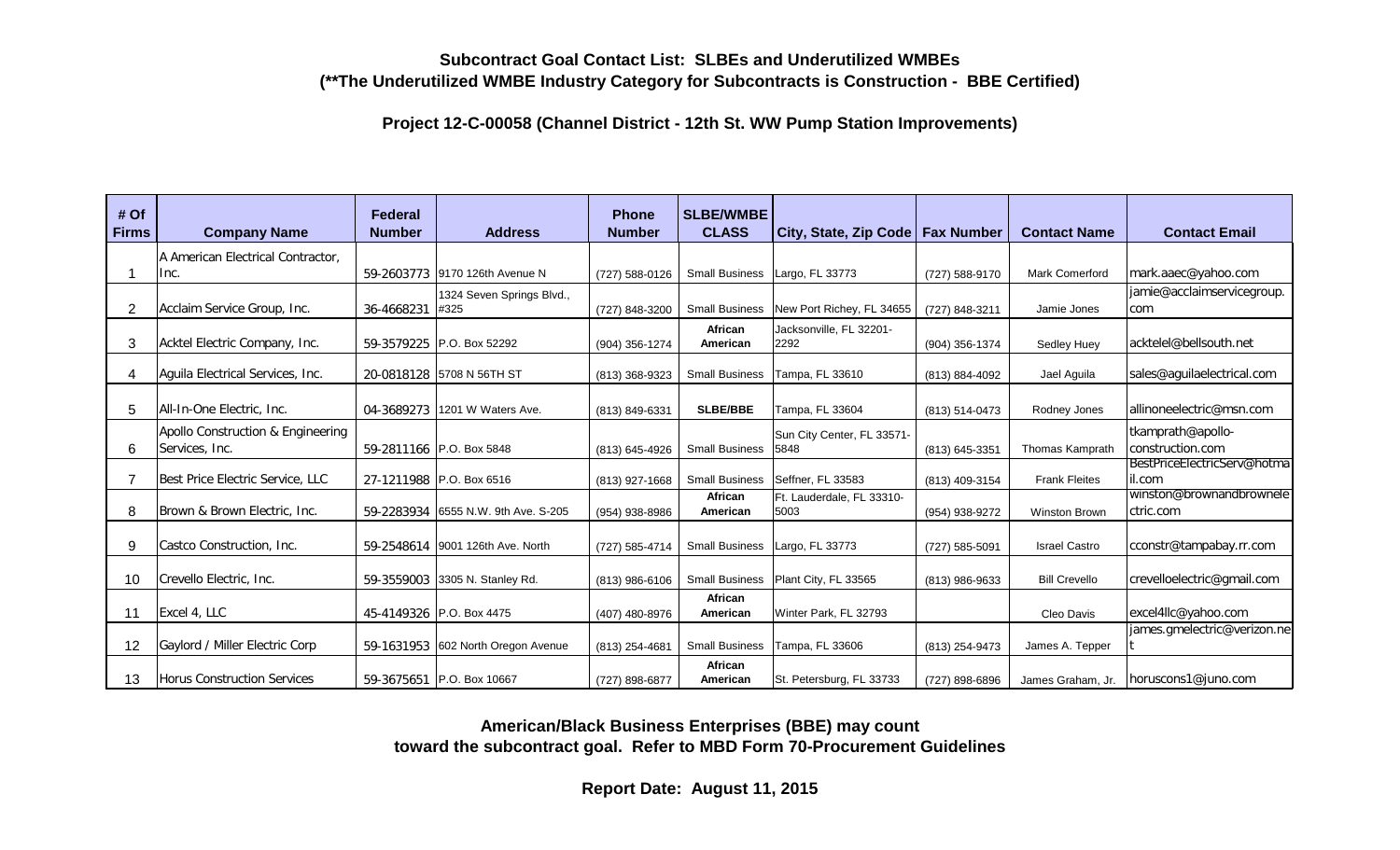### **Subcontract Goal Contact List: SLBEs and Underutilized WMBEs (\*\*The Underutilized WMBE Industry Category for Subcontracts is Construction - BBE Certified)**

**Project 12-C-00058 (Channel District - 12th St. WW Pump Station Improvements)**

| # Of<br><b>Firms</b> | <b>Company Name</b>                     | <b>Federal</b><br><b>Number</b> | <b>Address</b>                 | <b>Phone</b><br><b>Number</b> | <b>SLBE/WMBE</b><br><b>CLASS</b> | City, State, Zip Code   Fax Number      |                | <b>Contact Name</b>   | <b>Contact Email</b>               |
|----------------------|-----------------------------------------|---------------------------------|--------------------------------|-------------------------------|----------------------------------|-----------------------------------------|----------------|-----------------------|------------------------------------|
|                      | <b>JNandlal Maintenance Services of</b> |                                 |                                |                               |                                  |                                         |                |                       |                                    |
| 14                   | Brandon, LLC                            | 76-0821164                      | 3008 King Phillip Way          | (813) 679-7769                |                                  | Small Business Sefner, FL 33584         | (813) 654-7675 | James Nandlal         | JamesNandlal@msn.com               |
| 15                   | Kilgore Construction, LLC               | 26-3771464                      | 11697 Walsingham Rd.           | (727) 755-2294                |                                  | Small Business   Largo, FL 33778        | (727) 581-5724 | Harold Kilgore        | jo@kilgorellc.com                  |
| 16                   | Manatee Electric, Inc.                  | 59-3454485                      | 845 Thompson Road              | (813) 645-7000                | <b>Small Business</b>            | Lithia. FL Fl                           | (813) 654-7568 | John Babuka           | john@reliableelectricusa.com       |
| 17                   | Mandy Electric, Inc.                    | 59-2914874                      | 9353 E. Fowler Ave.            | (813) 264-9234                | <b>Small Business</b>            | Thonotosassa, FL 33592                  | (813) 333-9701 | Armando Hernandez     | Ihernandez@mandyselectric.<br>lcom |
| 18                   | Mason Global LLC                        | 47-1844251                      | 6133 Lanshire Dr               | (813) 323-3648                | African<br>American              | Tampa, FL 33634                         |                | Alan Robinson         | alan@masongloballlc.com            |
| 19                   | MDH Enterprises, Inc.                   | 55-0849332 281 E C St.          |                                | (386) 789-2672                | African<br>American              | Orange City, FL 32763                   | (866) 681-5026 | <b>Matize Hoskins</b> | matize@my-es.com                   |
| 20                   | MIMS Construction Company               |                                 | 59-3442318 P.O. Box 681554     | (407) 298-6936                | African<br>American              | Orlando, FL 32868-1554                  | (407) 290-1217 | <b>Lyndell Mims</b>   | lynn@mimsconstruction.com          |
| 2 <sup>1</sup>       | Paragon Building Contractors, Inc.      | 59-2464751                      | 1201 W. Waters Ave.            | (813) 935-1600                | African<br>American              | Tampa, FL 33604                         | (813) 932-1108 | Al Davis              | paragonb@tampabay.rr.com           |
| 22                   | Parking Lot Striping Service            |                                 | 59-1522393 P.O. Box 11005      | (813) 623-1454                | <b>Small Business</b>            | Tampa, FL 33680                         | (813) 664-0140 | Fernando Llop         | lindaplss@aol.com                  |
| 23                   | <b>Rhythms Electric Corporation</b>     |                                 | 27-3150153 433 37th Ave NE     | (727) 460-8779                |                                  | Small Business St. Petersburg, FL 33704 |                | <b>Mathew Krchmar</b> | rhythmselectric@me.com             |
| 24                   | TAMCO Electric, Inc.                    |                                 | 59-1396630 4022 W South Avenue | (813) 986-3472                |                                  | Small Business   Tampa, FL 33614        | (813) 986-5979 | <b>Steven Moates</b>  | atrujill@tampabay.rr.com           |

**American/Black Business Enterprises (BBE) may count toward the subcontract goal. Refer to MBD Form 70-Procurement Guidelines**

**Report Date: August 11, 2015**